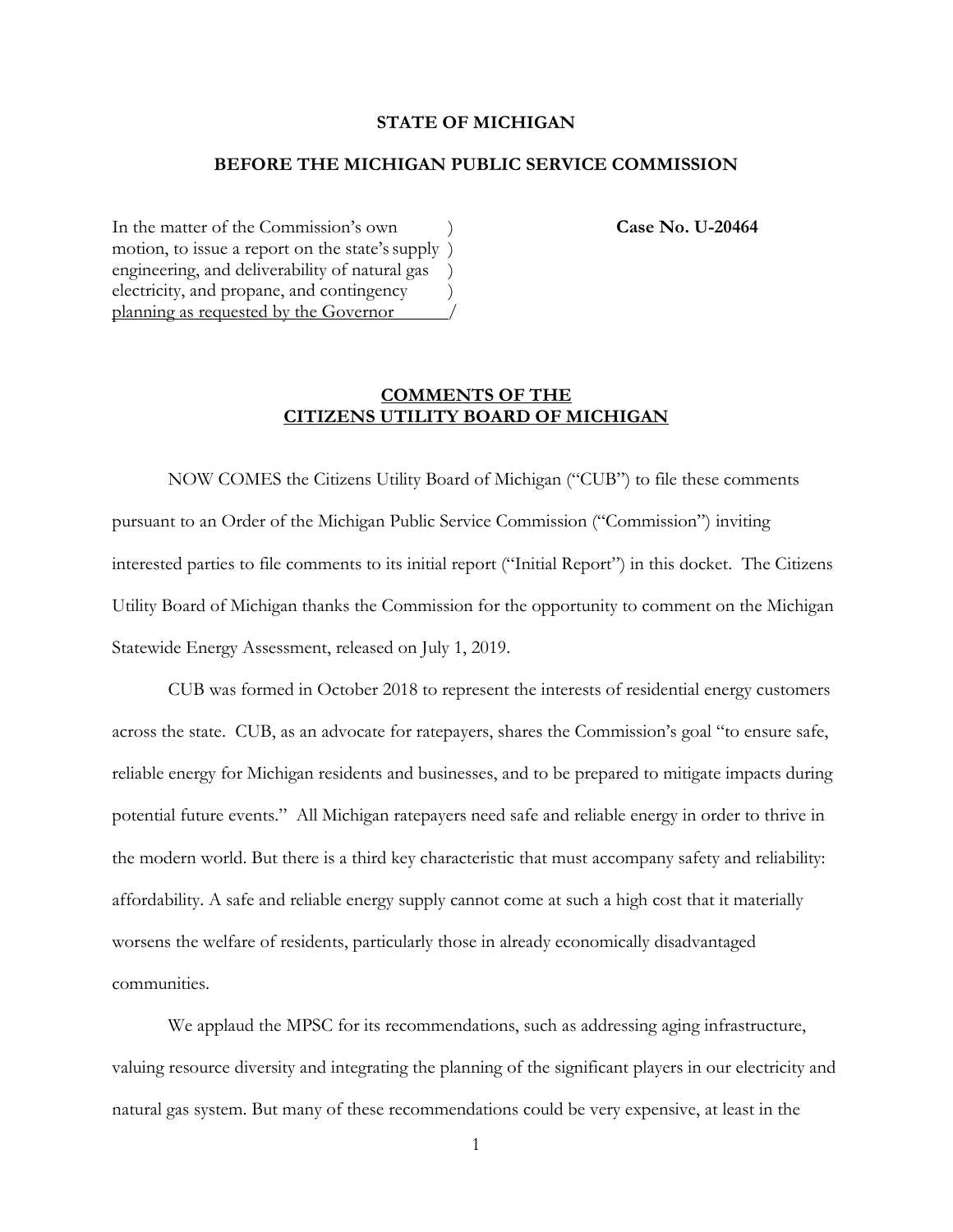short term. Those upfront costs may be worthwhile, but before acting the MPSC must consider the size of the economic burden being placed on ratepayers and if there are more equitable ways to allocate that burden. Rate increases tend to harm low-income ratepayers the most since they spend a larger chunk of their limited budgets on energy. We will note here that nowhere in the Statewide Energy Assessment does the term "low-income" or "low income" appear.

CUB's comments will now point to a few instances where a greater focus on the economic impact on customers could make the MPSC's recommendations and observations even stronger.

#### **I. Updating Michigan's Service Quality and Reliability Standards**

The report states that "the MPSC's electric service quality and reliability rules have not been updated recently and could be modified to enhance safety, reliability, and resiliency of the distribution system" and that a workgroup be formed to investigate how to update these rules. Updating Michigan's Service Quality and Reliability Standards for Electric Distribution Systems is a very prudent idea, but we would point out that if they are going to be revisited, the MPSC should also update the unreasonably low value for the electricity credit given to customers that experience prolonged outages. The standards only entitle customers to a bill credit that is "the greater of \$25.00 or the customer's monthly customer charge." The bill credit for practical purposes is \$25 since that is significantly higher than the typical customer's customer charge, currently. That \$25 value is well below the value of a prolonged outage according to any economic estimate.

[Research](https://emp.lbl.gov/sites/all/files/lbnl-6941e.pdf) into the economic costs of outages from the Lawrence Berkeley National Laboratory has estimated that the power being out for 16 hours costs a typical residential customer \$32.40 (less or more depending on the time of day and the time of year). What's more, these costs compound over time as the customer experiences additional costs as an outage drags on. Considering that under Michigan's current standards a customer is eligible for a \$25 credit only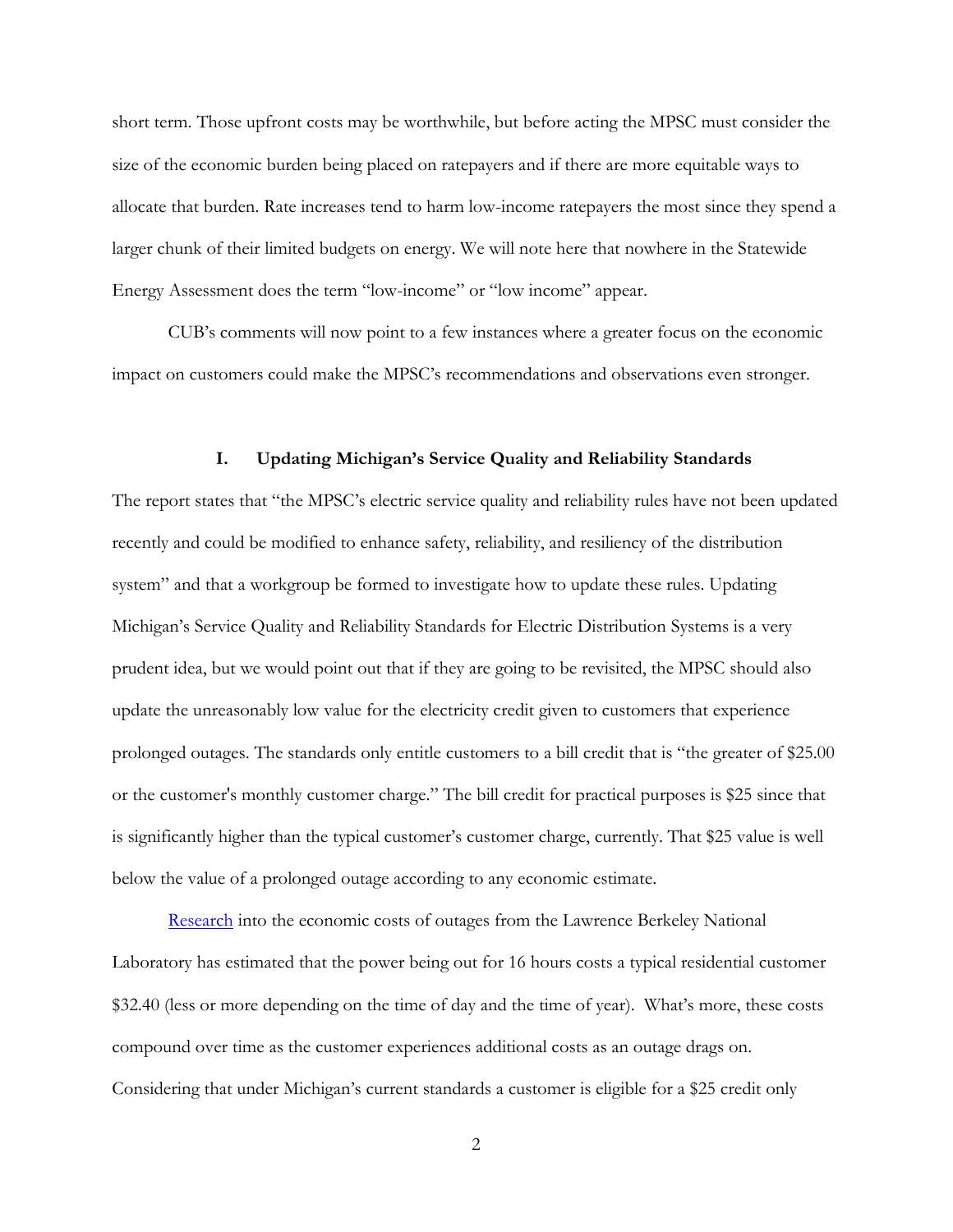starting at 16 hours of outage (and even then, only under "normal conditions") and the credit is the same whether power is out for 16 hours or 100 and more hours, it is clear that Michigan's standards do not reflect economic reality.

We ask the Commission to add updating the credit value to its recommendations. If utilities are required to give credits that better reflect the actual economic harm done to their customers by prolonged outages, utilities will face better incentives to prevent outages in the first place, making Michigan's energy supply more reliable.

The economic harm wrought by outages also is not the same for all customer classes. A moderate or high-income customer may have resources to replace food that spoils or move to a hotel with air conditioning that a lower-income customer may not have during a prolonged outage.

## **II. Upgrading Infrastructure**

CUB agrees with the Commission on the importance of addressing aging electric and natural gas distribution infrastructure. Replacing and improving this infrastructure is critical for Michigan to be able to progress beyond its current low rankings on reliability metrics. Upgrading infrastructure is also a multi-billion-dollar affair. The Commission must ensure that capital spending on infrastructure produces reliability benefits that are greater than the costs passed onto customers.

Through cost-of-service regulation, utilities may have the incentive to spend a greater amount on distribution infrastructure than the value of the underlying reliability gains. But there are precedents for regulation that takes into account how much customers value reliability versus higher electric bills. [For example](https://www.eprg.group.cam.ac.uk/wp-content/uploads/2013/10/EPRG-Paper_BMA.pdf), under Norway's utility regulatory regime, regulators calculate the costs of outages along with customer willingness to pay for reliability to reflect the declining marginal value of reliability after a certain point (customers are willing to tolerate a level of reliability less than 100% if the costs of achieving that reliability are high enough).

3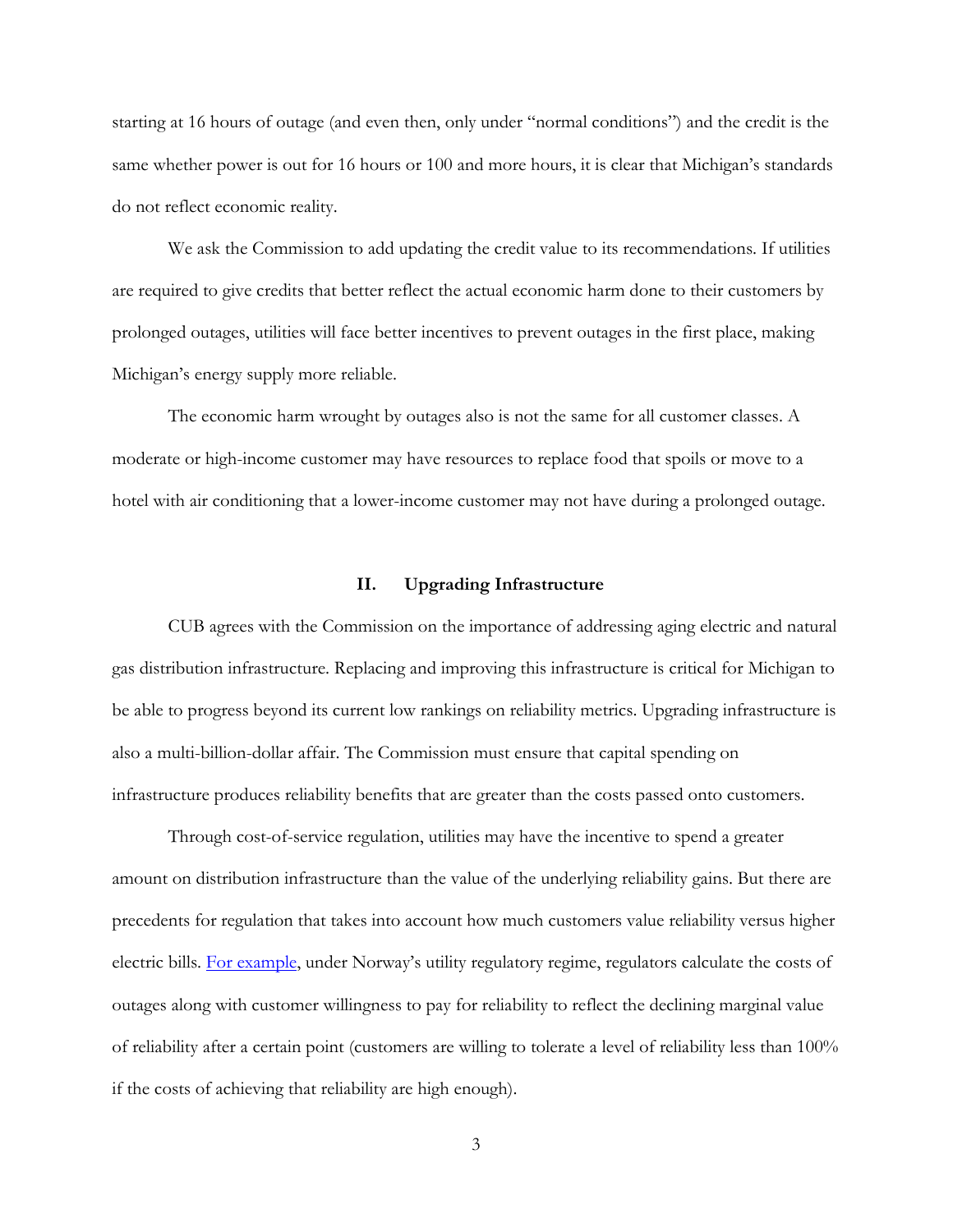Again, this understanding of the value of reliability must also recognize that willingness to pay for reliability is strongly affected by the amount of monetary resources to which a customer has access. Low-income customers' low willingness to pay should not be necessarily interpreted to mean these customers have little concern for reliability, but simply that they may not have other options. Cost recovery of large distribution upgrade projects should be paired, when possible, with credits to offset the burden on low-income customers.

#### **III. Resource Diversity and Resiliency**

CUB supports the high priority the Commission is placing on the value of resource diversity and resiliency. A diverse energy supply reduces the risks of price spikes for customers. CUB would like to add on this point that resources like renewable energy, energy efficiency and demand response have the advantage that they are not closely tied to the price of any commodity. That makes these resources particularly beneficial for customers who have a high sensitivity to price increases, such as elderly residential customers who live on fixed incomes. Energy efficiency and demand response have the additional advantage of having lower capital costs than supply-side power resources. We ask the Commission that any accounting for the value of resource diversity include these benefits so that renewables, efficiency and demand response are judged on an even playing field with power plant investments that carry high fuel costs and capital costs.

#### **IV. Improving Reliability**

CUB appreciates that the Commission mentions specific ways that utilities can improve reliability, such as fault location and isolation, and service restoration devices in conjunction with smart meters. We would like to emphasize, however, that the utilities cannot simply have this technology – it also must be used effectively. There should be accountability when the utilities do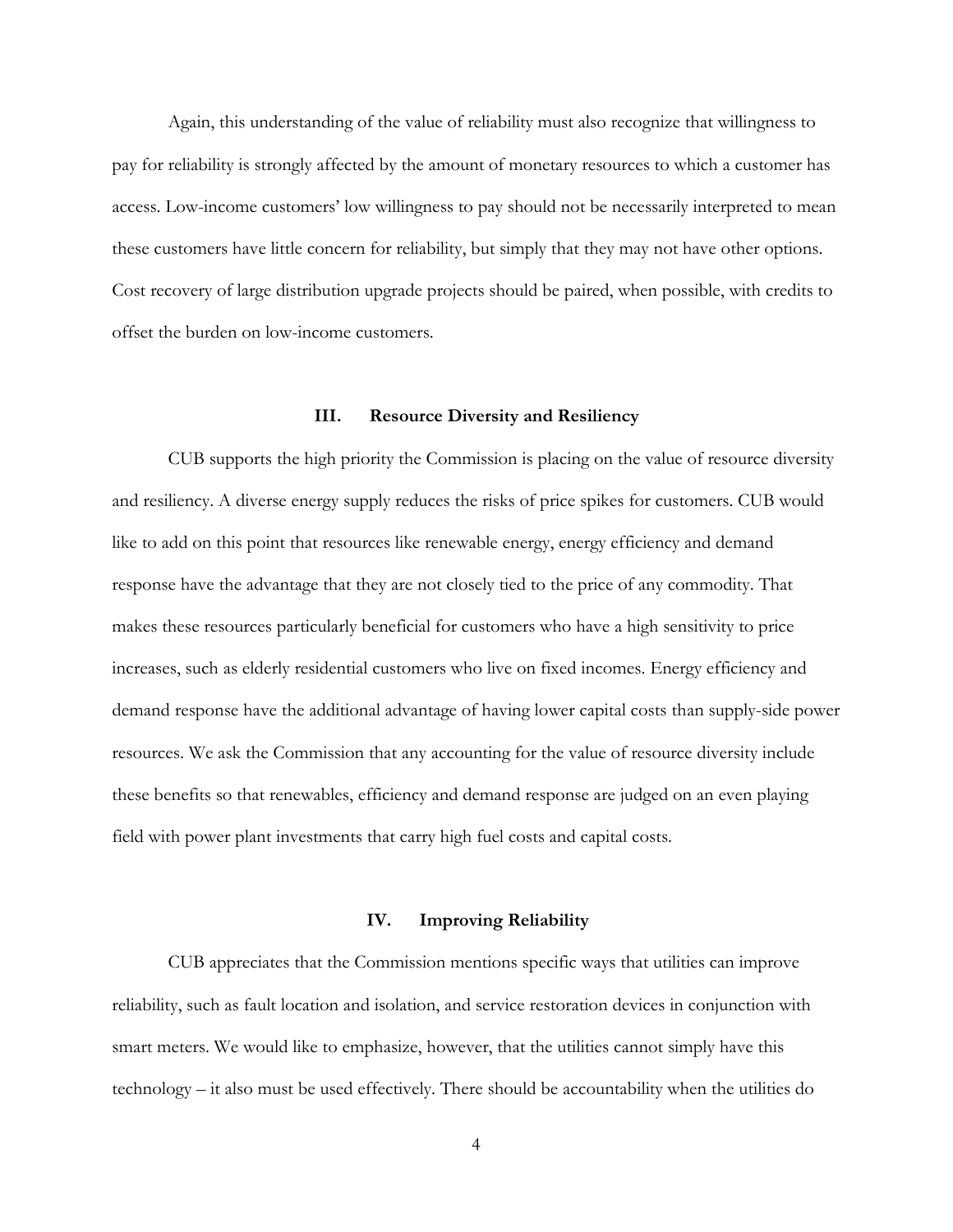not effectively use the tools they are given with which to improve reliability. For example, after the widespread power outages that followed storms in July 2019, <u>DTE Energy admitted</u> that technical problems caused its communication with customers to be rife with inaccurate estimates of power restoration.

## **V. Distributed Energy Resources**

The Commission rightly points out that distributed energy resources (DER) like renewables, efficiency and energy storage may need to have an increased role to prevent natural gas from becoming dangerously dominant as an energy source. But as DER grow, they will have the lowest penetration rates among low-income customers who arguably need them the most. CUB would like to point the Commission to a [recent paper](https://iopscience.iop.org/article/10.1088/2516-1083/ab250b/pdf) that reviews the current academic literature on lowincome households and energy burden. It finds that despite cost reductions in clean energy technology, low-income energy burden is not declining and that "many policies and programs that promote energy efficiency and renewable energy technologies (e.g. rooftop solar PV and home battery systems) are largely inaccessible to low-income households." The study offers some recommendations for how to make these programs more effective at helping low-income customers access DER.

#### **VI. Separate Assessment Needed for the Upper Peninsula**

Finally, Upper Peninsula concerns have been a special focus for CUB, given the unique challenges ratepayers there have experienced. The Statewide Energy Assessment mentions the transmission and natural gas issues that confront the UP. But we believe the Commission could go further. The electrical energy system of the two Peninsulas are almost entirely separate from each other. To continue to consider them in one statewide look continues to leave behind the substantial issues in the UP, that although small in relation to the entire state, have led to the highest rates in the

5